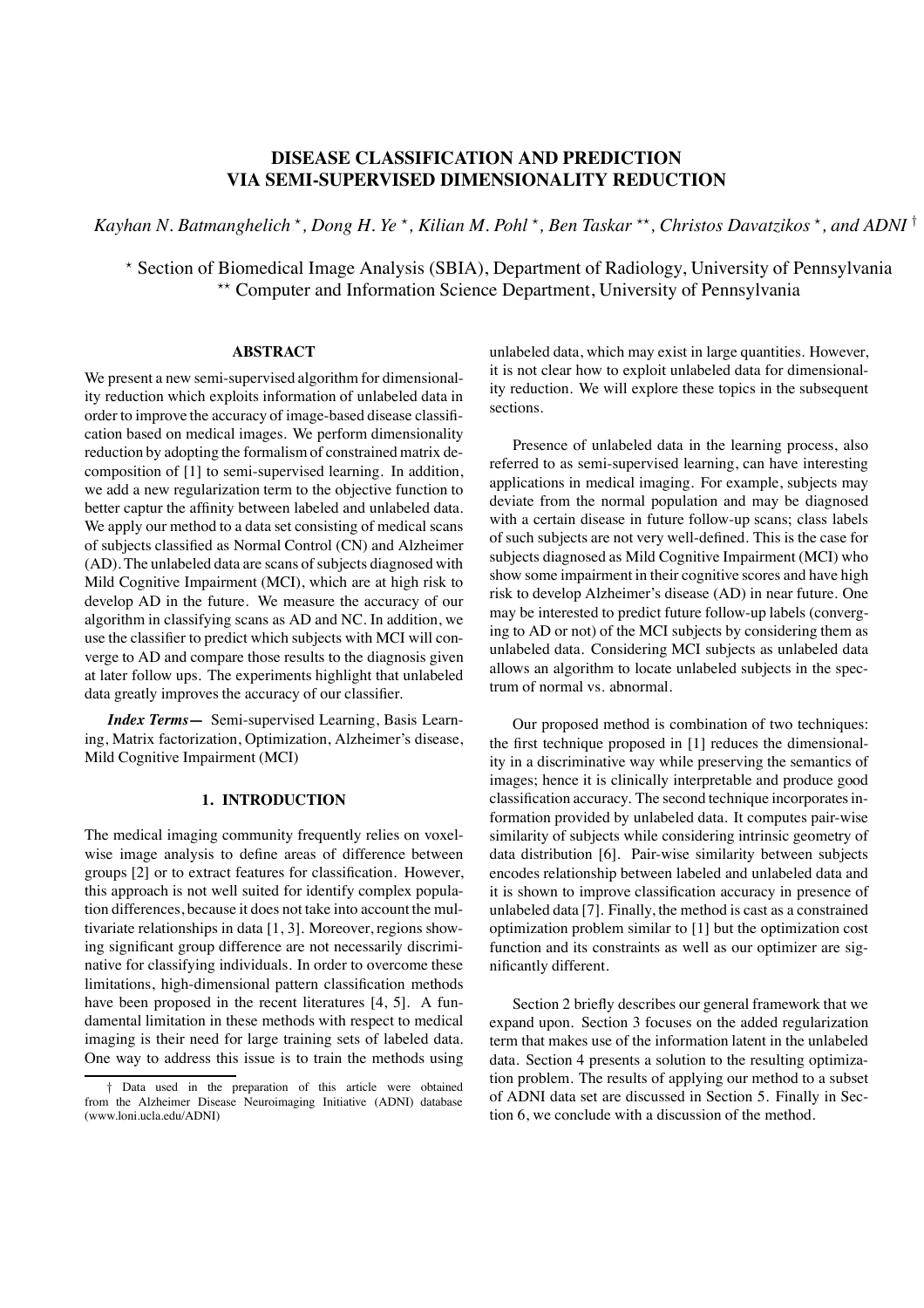### **2. GENERAL FRAMEWORK**

Dimensionality reduction is typically applied to achieve a generalizable classification rate when number of samples is less than dimensionality of features. We propose to use regularized matrix factorization formalism for dimensionality reduction. This framework allows to keep the semantics of images; hence it produces interpretable results. The idea is similar to [1] but formulation and its extensions (Section 3) and other details are significantly different.

In this section, we lay out the general framework. Regularized matrix factorization decomposes a matrix into two or more matrices such that the decomposition describes the matrix as accurate as possible. Such decomposition could be subjected to some constraints or priors. Let assume columns of  $X = [x_1 \cdots x_i \cdots x_N]$  represent observations (*i.e.* sample images that are vectorized), and  $\mathbf{B} \in \mathbb{R}^{D \times r}$  and  $\mathbf{C} \in \mathbb{R}^{r \times N}$ decompose the matrix such that  $X \approx BC$ . *r* is number of basis vectors which is a parameter of the algorithm and  $D$  is number of voxels of images and  $N$  is number of samples. The columns of matrix  $\mathbf B$  (called  $\mathbf b_k$ ) can then be viewed as basis vectors and the *i*'th column of C (called  $c_i$ ) contains corresponding loading coefficients or weights of the basis vectors for the *i*'th observation. The columns  $b_k \in \mathcal{B}$  and  $c_i \in \mathcal{C}$ are subjected to some constraints, which we denote with the feasibility sets B and C. We use variable  $y_i \in \{-1, 0, 1\}$  to denote labels of the subjects. Healthy subjects are denoted by 1 and abnormal ones by −1; 0 is used simply for unlabeled subject indicating that labels are not decided for them.

In order to define the feasible sets  $(\beta)$ , we need to elaborate the requirements that our algorithm should satisfy: 1) The basis vectors must be anatomically meaningful: this means that a constructed basis vector should correspond to contiguous anatomical regions preferably in areas which are biologically related to a pathology of interest. In other words, the basis vectors should not resemble spread disjoint voxels. Sparsity of the basis vectors, *i.e.* a relatively small number of voxels with non-zeros values, encourages it to be more spatially localized. 2) The basis must be discriminative: we are interested in finding features, *i.e.* projections onto the basis vectors, that construct spatial patterns that best differentiate groups. 3) The decomposition (BC) should be a good representative of data without compromising the previous properties.

In this paper, we assume that images are non-negative hence it is reasonable to impose non-negativity on **B** and **C**. Thus, our proposed method can be viewed as a variant of nonnegative matrix factorization (NMF). NMF [8],[9] is an additive model that is known to decompose images into meaningful parts that are shared across subjects; this property is favorable for our application. Such part-based decomposition property encourages basis vectors to be similar to anatomically meaningful parts of images (*i.e.* Hippocampus, Caudate, *etc.* for brain images). We also assume that certain structures

(*e.g.* Hippocampus) of an anatomy of interest (*e.g.* brain) are affected by the abnormality (*e.g.* shrinkage of Hippocampus Alzheimer's disease); this property can be viewed as a sparsity constraint on the basis vectors which also help the basis vectors to be more interpretable. We encode these properties via non-negativity on the coefficients and combination of non-negativity and  $\ell_1$  and  $\ell_{\infty}$  norms on the basis vectors. The  $\ell_1$ -norm encourages the sparsity property and combination of  $\ell_{\infty}$  and non-negativity promotes part-based decomposition:

$$
C := \{ \mathbf{c} \in \mathbb{R}^r : \mathbf{c} \ge 0 \}
$$
  

$$
B := \{ \mathbf{b} \in \mathbb{R}^D : \mathbf{b} \ge 0, \|\mathbf{b}\|_{\infty} \le 1, \|\mathbf{b}\|_{1} \le \lambda_3 \}
$$
 (1)

where ratio of  $\lambda_3/D$  encodes ratio of sparsity of the basis vectors.

In order to find optimal  $B$  and  $C$ , we define the following constrained optimization problem:

$$
\min_{\mathbf{B}, \mathbf{C}, \mathbf{w} \in \mathbb{R}^r} \mathcal{D}(\mathbf{X}; \mathbf{BC}) + \sum_{i \in \mathcal{L}} \ell(y_i; \langle \mathbf{B}^T \mathbf{x}_i, \mathbf{w} \rangle) + ||\mathbf{w}||_2
$$
\nsubject to: 
$$
\mathbf{b}_k \in \mathcal{B}, \quad \mathbf{c}_i \in \mathcal{C}
$$
\n(2)

The cost function of the optimization problem consists of two terms: 1) *Generative* term  $(\mathcal{D}(\cdot;\cdot))$  that encourages the decomposition,  $\mathbf{BC}$ , to be close to the data matrix  $(\mathbf{X})$ ; both labeled and unlabeled data contribute to this term. 2) *Discriminative* term  $(\ell(y_i; f(\mathbf{x}_i, \mathbf{B}, \mathbf{w})))$  is a *loss* function that encourages a classifier  $f(\cdot)$  to produce class labels that are consistent with available labels  $(v)$ . The classifier parametrized by  $w$ , projects each image  $(x_i)$  on the basis vectors to produce new features ( $v_i = B^T x_i$ ) and produces a labels. In this paper, we use a linear classifier, hence  $f(\mathbf{x}_i, \mathbf{B}, \mathbf{w}) = \langle \mathbf{B}^T \mathbf{x}_i, \mathbf{w} \rangle$ . Only labeled data contribute to the discriminative term. Various choice are possible for  $\mathcal{D}(\cdot;\cdot)$  and  $\ell(\cdot;\cdot)$ . In this paper, we set  $\mathcal{D}(\mathbf{X}; \mathbf{BC}) = \lambda_1 ||\mathbf{X} - \mathbf{BC}||^2_F$  where  $\lambda_1$  is a constant. For the loss function, we choose a hinge squared loss function:  $\ell(y, \tilde{y}) = (\max\{0, 1 - y\tilde{y}\})^2$  which is a common choice in Support Vector Machine literature. Summing over  $\mathcal L$  for the loss function simply indicates that the labeled subjects participate in this term.

#### **3. SEMI-SUPERVISED REGULARIZER**

In this section, we extend the method for semi-supervised learning by extending the simple  $\ell_2$  regularization term of w in (Eqn.(2)) to a more general *Regularization* term  $(\mathcal{R}(\cdot;\cdot))$ involving both basis matrix  $(B)$  and w vector:

$$
\min_{\mathbf{b}_k \in \mathcal{B}, \mathbf{c}_i \in \mathcal{C}, \mathbf{w} \in \mathbb{R}^r} \mathcal{D}(\mathbf{X}; \mathbf{B}\mathbf{C}) + \sum_{i \in \mathcal{L}} \ell(y_i; \langle \mathbf{B}^T \mathbf{x}_i, \mathbf{w} \rangle) + \mathcal{R}(\mathbf{B}, \mathbf{w})
$$

We note that our model only regularizes  **and**  $**w**$  **but not** C. Our proposed regularization term is inspired by Laplacian-SVM (lapSVM) [7], and particularly the linear version of [10]. In lapSVM, samples (labeled and unlabeled) are considered as nodes of a graph. Every two nodes are connected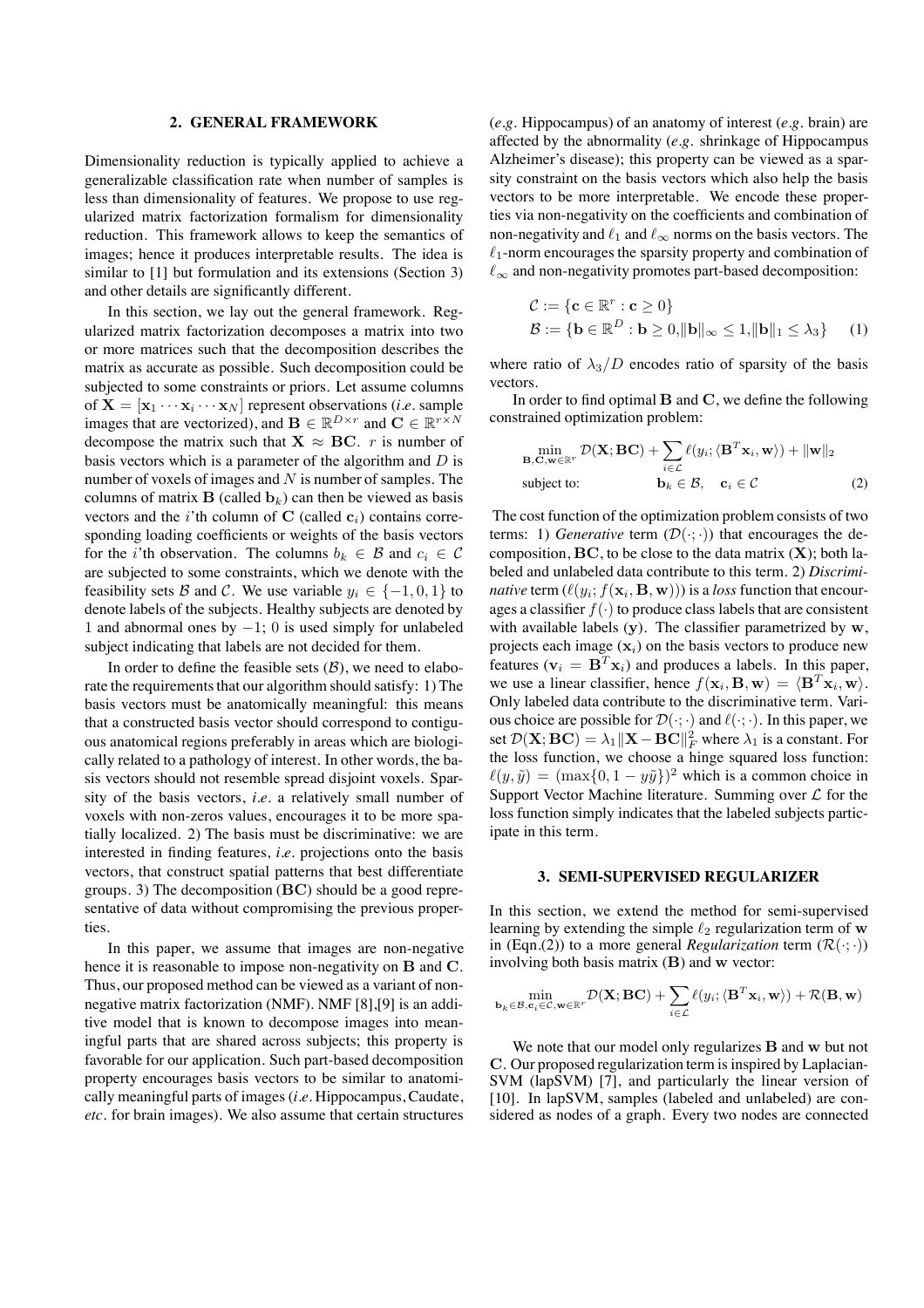via an edge and there is a weight associated to the edge determining how similar the two nodes (samples) are. Properties of this graph is used to define a regularization for lapSVM [7]. Similar to lapSVM, our proposed regularization (Eqn.(3)) consists of two terms: the first term, which is a simple  $\ell_2$ norm, controls the complexity of the classifier in the ambient space (here  $\mathbb{R}^r$ ) and the second term is an appropriate penalty term reflecting the intrinsic structure of distribution of sample. The second term encourages the classifier to produce class label for an image that is similar to the labels of its most similar neighbors on the graph:

$$
\mathcal{R}(\mathbf{B}, \mathbf{w}) = \gamma_A \|\mathbf{w}\|_2^2 + \gamma_I \|\mathbf{w}\|_{\mathbf{Q}(\mathbf{B})}^2
$$
  
 
$$
\mathbf{Q}(\mathbf{B}) = \mathbf{B}^T \mathbf{X} \mathbf{L} \mathbf{X}^T \mathbf{B}
$$
 (3)

where Q is a  $r \times r$  matrix and  $||\mathbf{z}||_{\mathbf{Q}}^2 = \mathbf{z}^T \mathbf{Q} \mathbf{z}$ ;  $\gamma_A$  and  $\gamma_I$ balance relative weight between two terms and L is a  $N \times N$ precomputed graph Laplacian, given labeled and unlabeled data. We will shortly explain how to build a graph of labeled and unlabeled images and how to compute the graph Laplacian.

Inspired by [6], we compute the Laplacian matrix on the complete, weighted, and undirected graph with each image in the dataset being represented by one node. First, we define the distance between two images  $I_i : \Omega_I \to R$  and  $I_j : \Omega_J \to R$ as the weighted sum of residual and harmonic energy after registration:

$$
d(I_i, I_j) = \kappa_1 \int ||I_i(x + h(x)) - I_j(x)||_2^2 dx + \int ||\nabla h(x)||_2 dx
$$

where  $h: \Omega_I \to \mathbb{R}^3$  is the displacement field such that if  $x \in \Omega$  $\Omega_I$  then  $x + h(x) \in \Omega_J$  and  $\kappa_1$  is the registration parameter [6]. The images are registered by the Diffemorphic Demons [11] with coarse resolution due to its fast speed. Then, the non-negative weights  $\mathbf{K}_{ij}$  between two images are assigned by exponential of a negative distance:  $\mathbf{K}_{ij} = e^{-d(I_i, I_j)/\sigma}$ . A weights matrix  $K$  is obtained by collecting the edge weights  $K_{ij}$  for every image pair and a diagonal matrix T contains the row sums for each vertex  $t_{ii} = \sum_j \mathbf{K}_{ij}$ . The Laplacian L [12] is then constructed by  $\mathbf{L} = \mathbf{T} - \mathbf{K}$ .

The Laplacian L encodes information relating to all pairwise relations between the images. In words, the second term in Eqn. 3 promotes smoothness of class labels on the graph. By multiplying the vector w on the left and  $\sum_{ij} \mathbf{K}_{ij} (\mathbf{wBx}_i - \mathbf{wBx}_j)^2.$ right of  $Q(B)$ , (Eqn.(3)) can be written as  $w^T Q(B) w =$ 

### **4. OPTIMIZATION**

Having all terms the cost function and the constraints, we can form the optimization problem as follows:

$$
\min_{\mathbf{B},\mathbf{C},\mathbf{w}} \quad \lambda_1 \|\mathbf{X} - \mathbf{B}\mathbf{C}\|_F^2 + \sum_{i \in \mathcal{L}} \ell(y_i; \langle \mathbf{B}^T \mathbf{x}_i, \mathbf{w} \rangle) \n+ \gamma_A \|\mathbf{w}\|_2^2 + \gamma_I \|\mathbf{w}\|_{\mathbf{Q}(\mathbf{B})}^2 \n\text{subject to:} \quad \mathbf{b}_k \ge 0, \|\mathbf{b}_k\|_{\infty} \le 1, \|\mathbf{b}_k\|_1 \le \lambda_3 \n\mathbf{C} \ge 0
$$



**Fig. 1**: Two examples of learned basis vectors shown in different sagittal cuts. The red color indicates one and blue (transparent) indicates zero.

The optimization problem is not jointly convex with respect to all blocks of variables  $(B,C,w)$ . However, fixing each pairs of blocks, the optimization is convex with respect the other block. Our proposed algorithm uses this property and applies a block-wise optimization scheme, *i.e.* fixing each pairs of blocks (*e.g.* fixing B,C) and optimizing with respect to the other (*e.g.* w) and iterate till some convergence criterion is satisfied. This scheme guarantees to decrease the cost function in each iteration and, specifically for this problem, is guarantees to converge to a local minimum. Block-wise optimization with respect to  $C$  and w are not challenging but it is challenging with respect to  $B$  because it is very high dimensional. Detail discussion of our proposed efficient method to circumvent this issue is beyond the scope of this paper; briefly, we use Spectral Projected Gradient (SPG) [13] with an efficient projection method on the feasible set  $(\beta)$ .

### **5. EXPERIMENTS**

To evaluate the proposed method, we applied our method on a subset of Alzheimer's Disease Neuroimaging Initiative (ADNI) dataset. The dataset we used consists of structural MRI images of 54 Alzheimer's (AD), 238 Mild Cognitive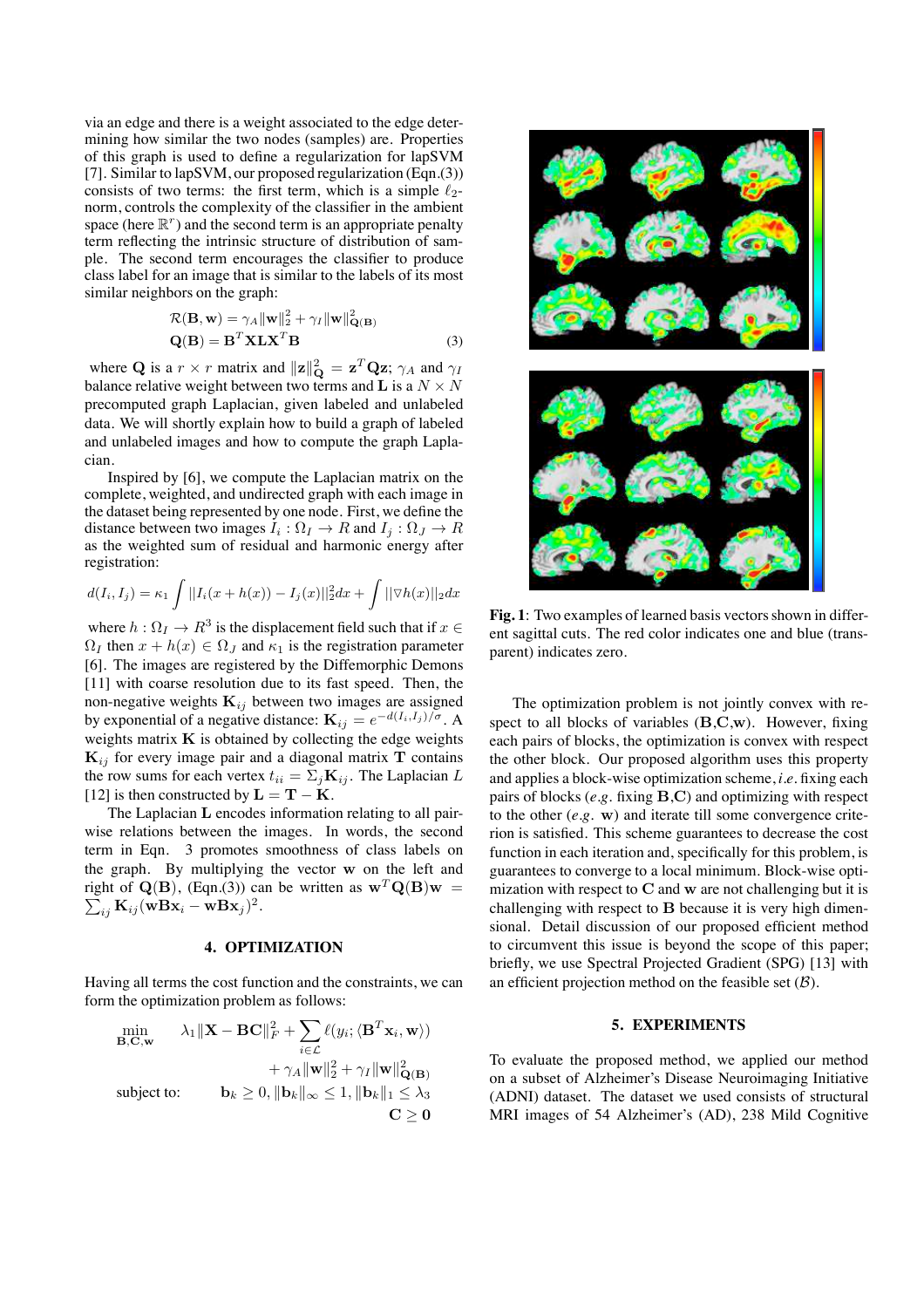Impairment (MCI), and 63 Normal Control (CN) subjects at the baseline time point. Among 238 MCI subjects, 68 patients converted to AD in a few follow-up months (cMCI) and 170 subjects have not converted yet or may not ever convert (ncMCI). The preprocessing pipeline (bias correction, skull stripping, tissue characterization, and spatial normalization) is designed according to what is suggested in [1]; and it computes so-called RAVENS maps [14] that quantifies the density of the gray matter tissue. The observation matrix  $X$ is obtained by collecting the RAVENS map for each subject.

Then, we conducted the semi-supervised basis learning method on X. For computational efficiency, the basis vectors B were learned only from 79 MCI subjects (unlabeled data), and 20 AD / 20 CN subjects (labeled data). The labeled subjects were divided into five folds for cross validation  $(4/5$  for training and  $1/5$  for testing) and the 79 MCI subjects were shared as unlabeled data across folds. In order to investigate the affect of number of labeled data, we performed four basis learning by increasing number of revealed labels from 4 to 32; each fold has  $4/5 \times (20 + 20) = 32$ AD/CN subjects and we revealed labels of AD/CN subjects as:  $\{(2, 2), (4, 4), (8, 8), (16, 16)\}.$  Figure 1 shows two examples of learned basis vectors in different sagittal cuts. Hippocampus, Cingulate and temporal lobe regions, which are associated with memory loss [15], are precisely highlighted in the basis.

After basis learning, features are extracted by projecting all images on the learned basis vectors. These features were fed into a supervised classifier (**SC**: Simple Logistic) and a semi-supervised classifier (**SSC**: linear Laplacian SVM [10]) to produces labels. To have a reference point for comparison, we also learned the basis without unlabeled data (supervised basis learning). Figure 2a plots accuracy rates of AD/CN with respect to number labeled data in different settings. Accuracy rates were computed on the left out labeled data and the rest of the labeled data that was not introduced during basis learning or classifier learning; in other words, the 2/3 of the data not contributed in training was used for validation. For brevity, **SF** in Figure 2a indicates Supervised Features, *i.e.* using only labeled data to learn the basis vectors, and **SSF(lap)** denotes Semi-Supervised Features, *i.e.* using labeled and unlabeled data to learn the basis vectors while the Laplacian regularization in (Eqn.(3)) is used. Figure2 shows different scenarios for classification: supervised features fed into a supervised classifier ( $SF + SC$ ) and a semi-supervised classifier (**SF** + **SSC**) and compares it with semi-supervised features fed into a supervised classifier (**SSF(lap)** + **SC**) and a semisupervised classifier (**SSF(lap)** + **SSC**). The figure shows that semi-supervised basis learning in presence of unlabeled data helps improving accuracy of detecting AD/CN: compare the blue line with the green line and the pink line with the red line. It also shows that if the semi-supervised classifier (**SSC**) is used instead of a fully supervised classifier (**SC**), we achieve the maximum performance. It also shows that presence of unlabeled data helps improving classification rate with fewer labeled data as it saturates faster than the supervised cases.

Figure 2b shows similar results for MCI subjects. However, real labeling for ncMCI subjects are vague because they may or may not convert to AD in the future unlike cMCI who have already converted in a few follow up scans. In order to evaluate performance of the algorithm on this dataset, we reported the Area Under Curve (AUC) instead of accuracy. This figure also shows that semi-supervised basis learning improves the AUC and we can see even higher boost by using semi-supervised classifier in comparison to a fully supervised classifier.

Figure2 also includes experiments in which the Laplacian regularization is set to zero (*i.e.*  $\gamma_I = 0$ ). Notice that the algorithm is still a semi-supervised learning because both labeled and unlabeled contribute in the generative term  $(\mathcal{D}(\cdot;\cdot))$ but only the labeled data contributes the discriminative term  $(\ell(\cdot;\cdot))$ . This experiment is denoted by **SSF** comparing to **SSF(lap)** where the Laplacian term is in use. The purpose of this experiment is to investigate which term (the generative term or the Laplacian term) has more impact in the semisupervised learning. In Figure2a, there is no significant difference between **SSF** and **SSF(lap)** meaning that most of gain due to presence of unlabeled data is obtained by the generative term rather than Laplacian regularization (Eqn.(3)). However Figure2b shows that adding the Laplacian regularization improves AUC slightly.

It is worth mentioning that the proposed algorithm has couple of parameters to tune ( $\lambda$ 's and  $\gamma$ 's). Due to space limitation, sensitivity analysis with respect to these parameters is not presented in this paper but fully investigated in a longer version of this paper which is currently under review for journal publication. We refer interested readers to a draft version of the journal paper that soon will be accessible through the first author homepage.

#### **6. CONCLUSION**

We presented a framework to reduce the dimension of image features in presence of unlabeled data. Constrained matrix decomposition problem was adapted for generative and discriminative basis learning and extended to semi-supervised formulation. Semi-supervised dimensionality reduction method outperforms supervised dimensionality reduction for both classification tasks considered in this paper, both in terms of classifier accuracy and area under curves (AUC). It seems that the generative term has more impact in semi-supervised learning rather than the Laplacian regularization in (Eqn.(3)); nevertheless further investigation is required to find the right balance between these two terms to exploit unlabeled data further. Future work will involve evaluating semi-supervised dimensionality reduction method for other medical image datasets and other scenarios.